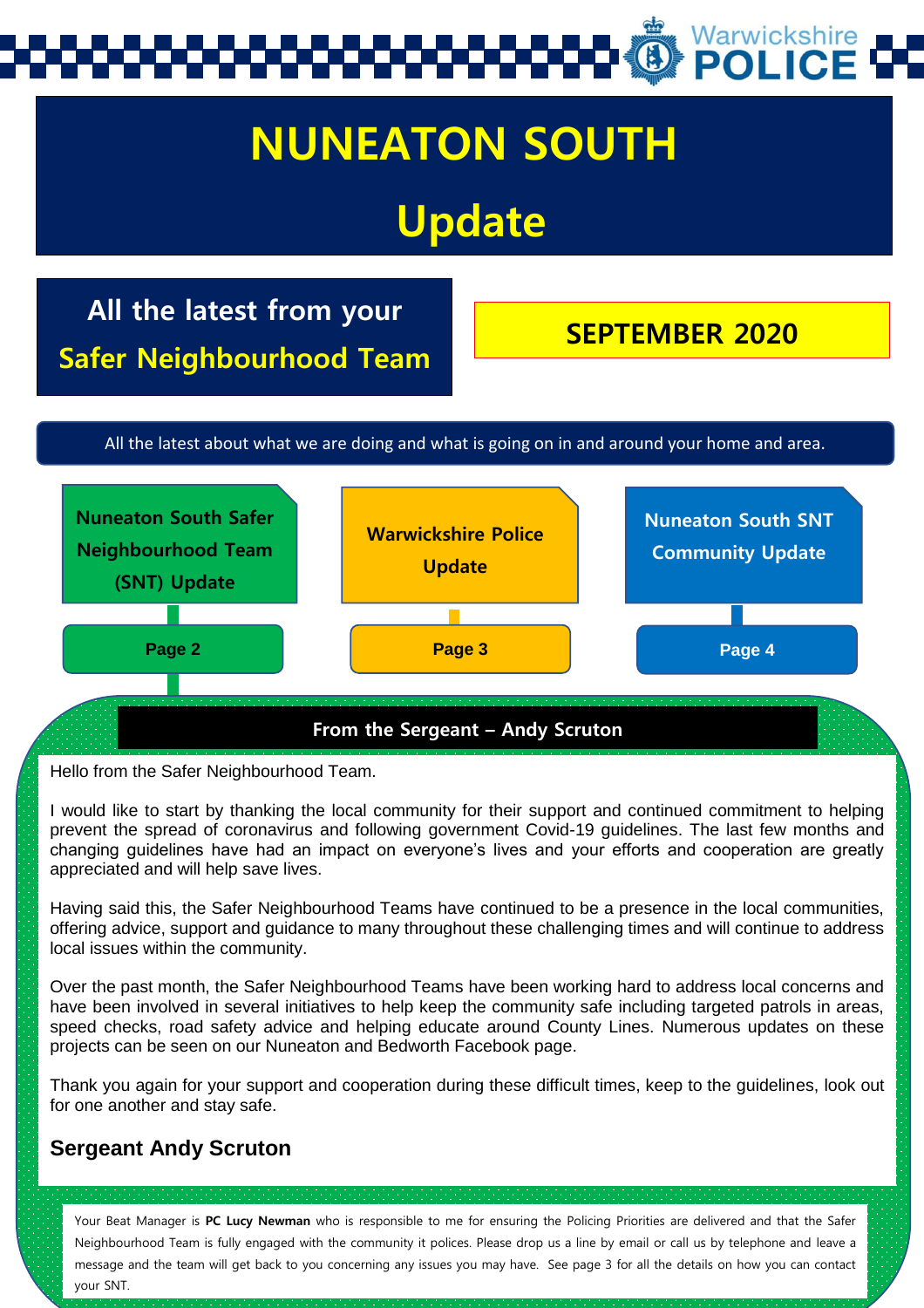

**Nuneaton South Safer Neighbourhood Team (SNT) Update** 

**How to keep up with Warwick Central Safer Neighbourhood Team** We are on Twitter: **@NuneatonCops** We are on Facebook: **Nuneaton and Bedworth Police**

## **Out and about with Nuneaton South SNT**

September has been a very busy month for the Nuneaton South team!

After receiving multiple reports about people swimming in Ensor's Pool, we are working hard alongside other agencies to make it a safer area for members of the public to enjoy the beautiful views.

We have taken part in the National Police Chief's Council Project EDWARD – Every Day Without A Road Death. As part of Project EDWARD, we have taken actions including issuing fixed penalty notices to drivers (including those who were caught driving over 20mph above the speed limit), have stopped vehicles to ensure that any faults are repaired, and have seized a vehicle being driven while being notified off-road.

## **Update on our priorities**

This month, Nuneaton South are going to be focusing on:

#### **Vehicle Crime**

We will be conducting patrols making sure that your vehicles are secure and safe, and that users of nuisance bikes are dealt with appropriately.

If you have any further suggestions as to what our priorities should be then let us know!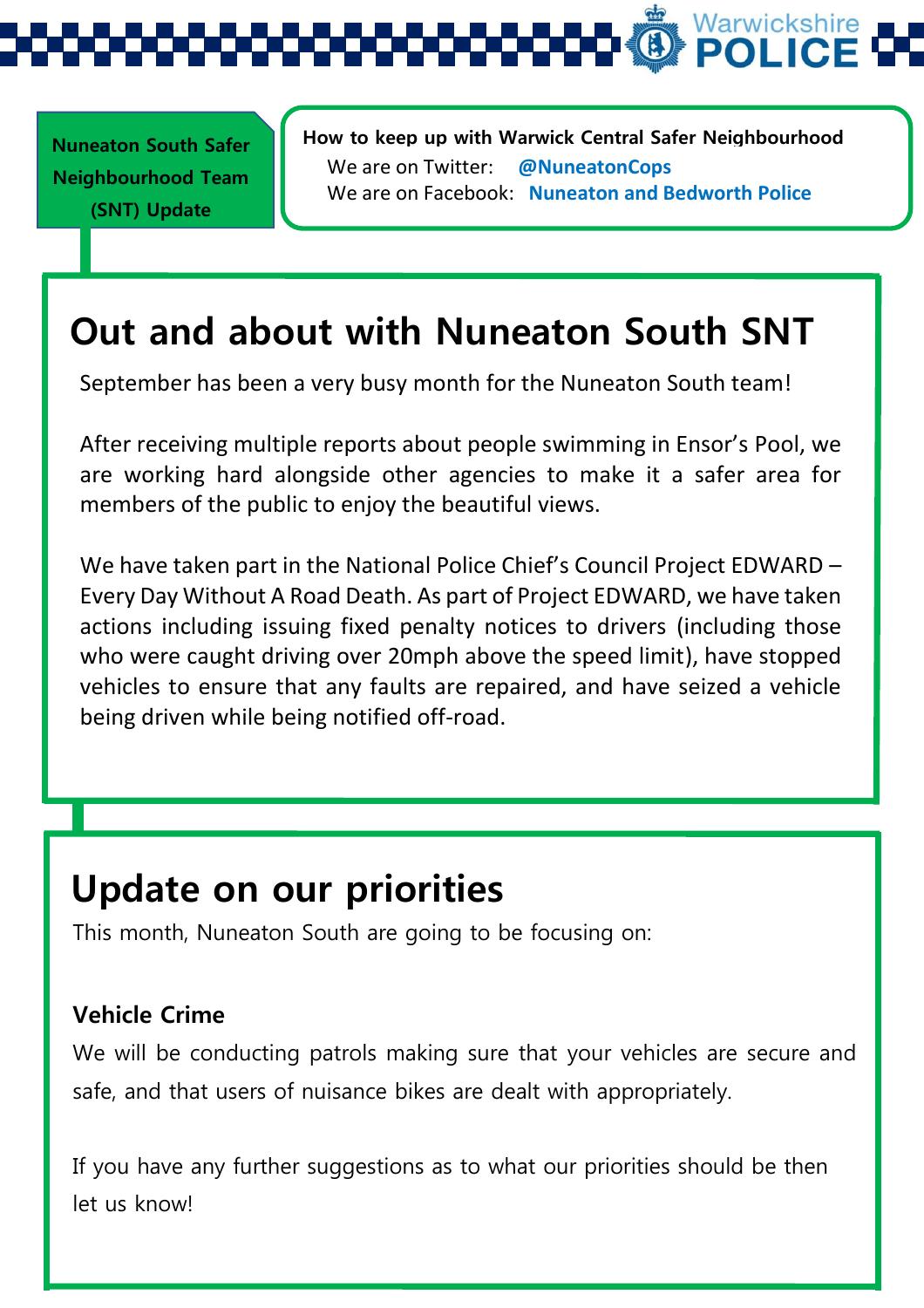

#### **Monthly Message from Nuneaton South Beat Manager**

Firstly, I would like to say thank you for adhering to Covid regulations. It has been difficult for all of us, both in our working and our private lives, however by sticking to the rules we are all helping to save lives by preventing the spread of Coronavirus.

As a team, we are making sure that the regulations are being followed and are issuing fines to people who are breaching them. We are also looking into other issues such as drug use, antisocial behaviour, and more – with the help of the information from the public of course!

If you have any information you think we should know, then let us know. We are here to make Nuneaton South a better place! Many thanks, Lucy